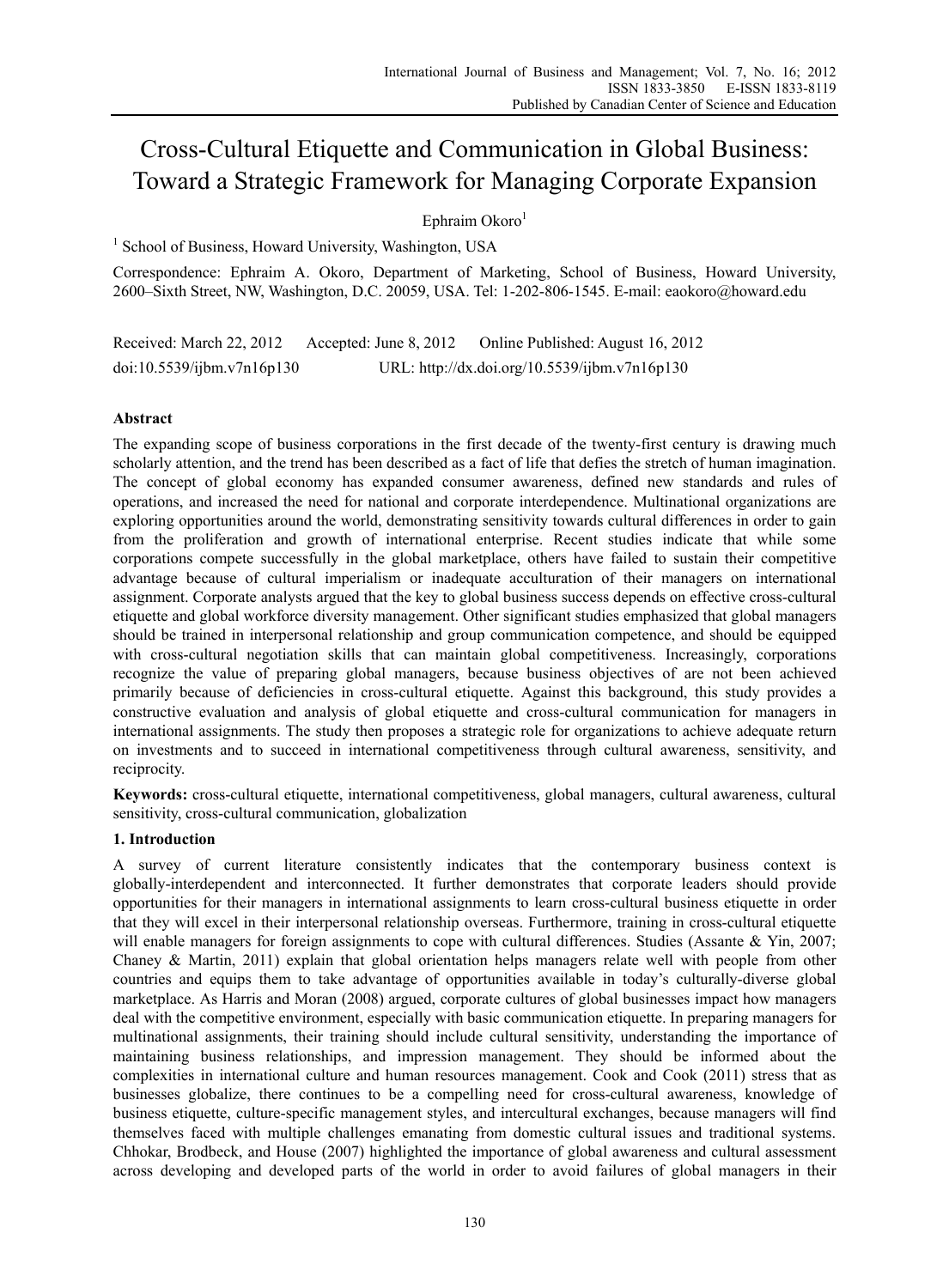assignments. It is, therefore, critically important to appreciate such things as dressing to make lasting impressions, knowing how to introduce oneself and others during business meetings and at other business-related occasions, and understanding basic or appropriate communication etiquette.

With the integration of world economic systems, production and consumption activities, and markets, it has become increasingly important that corporate leaderships develop a level of sensitivity necessary to communicate and negotiate cross-culturally. The critical process of making decisions, reaching mutual agreements, and building consensus has taken a new dimension because of differences in business etiquette and ethical practices. As Connerley and Paul (2005) noted, cross-cultural communication skills and interpersonal negotiation competence are a pre-requisite to effective management of multination workforce. Research evidence demonstrates that corporations are increasingly establishing joint ventures, building strategic alliances, and establishing direct investments around the world. Therefore, global managers should be adequately equipped with interpersonal and nonverbal communication competence for multinational responsibilities. Recent global trends and developments highlight the need to emphasize business etiquette and cross-cultural skills as critical management imperative, because of the increasing number of organizations establishing global strategic alliances. Additionally, the global environment of business management and marketing involves effective and efficient communication among diverse stakeholders, which makes cross-cultural etiquette and ethics critical skills.

In recent years, scholarly debates and conferences have focused on the changing attitudes in business environments. Globalization of the economy, diverse workforce, and the growth of electronic communication emphasize that appropriate business behavior leads to sustainable business relationships across nations. As Cook and Cook (2001) stressed, more than ever before business etiquette now plays a critical role in the success or failure of organizations competing for global market-share. Business etiquette transcends the use of utensils at social events and introductions at special occasions. Managers in global assignments should be trained in such essential things as wearing proper attire and in how to interact with colleagues in a variety of cultural settings, because knowing the basics of etiquette is significant to the success of international managers. In addition to administrative and educational qualifications, proper manners and acceptable conduct will be highly considered in the evaluation of a manager in overseas assignments. Indeed, the inability of managers to demonstrate good or appropriate manners and personal conduct in the workplace has been cited as conditions that determine success in multinational management.

A manager's ability to demonstrate intelligence, competence, and leadership skills as well as his or her ability to engage in appropriate business etiquette is valuable in multinational business transactions. In their study of global business etiquette, Chaney and Martin (2011) and Cook and Cook (2011) place a high premium on managers' manners, public or professional behaviors, and appropriate self-comportment when conducting official duties in international business and social settings. In addition to representing the interest of their organizations, global managers' credibility and integrity is at stake at all times based on the evaluation of etiquette. For example, in global business and social environment, appropriate and respectful behavior and conduct would include sensitivity to cultural differences when making introductions, exchanging business cards, acknowledging position and status, communicating with the proper tone across cultures, dining practices and habits, tipping etiquette, giving gifts, and using clear nonverbal communications.

# **2. Cross-Cultural Communication for International Management Assignment**

Management and communication scholars have consistently argued that the success of managers on international assignments depends largely on effective cross-cultural communication. Because of its importance, a number of high-growth organizations competing globally make a conscious effort to hire multi-lingual people from varied cultural backgrounds and nationalities. Other organizations conduct in-house language and culture classes and training sessions to all their staff to ensure that managers going on international assignments are successful. This training, among other skills, provides cultural awareness and sensitivity sessions that equip employees for mutually-beneficial relationships with colleagues from other places. There are also a few organizations that retain the services of consultants who are experts in cross-and intercultural communication, negotiations, and etiquette to ensure that their organizations have trained managers to coordinate their affairs successful in the global economy.

As Reynolds and Valentine (2011) have determined that many corporations discovered that successful and effective communication on the international level has a positive correlation with communication on the domestic level. Because of the rapidly growing value of global commerce, it has become exceedingly useful that corporations aspiring to compete overseas invest adequate resources in cross- and intercultural communication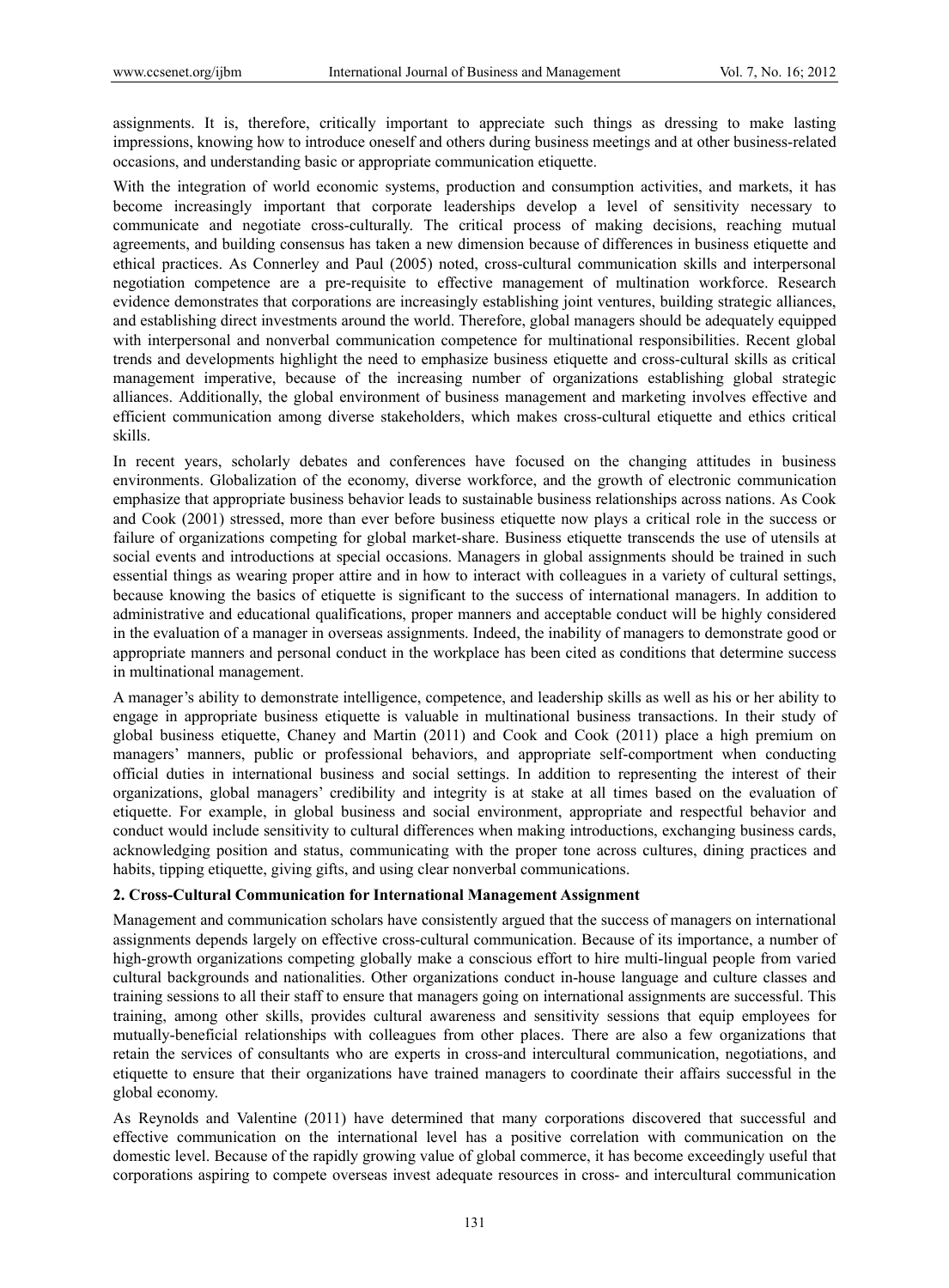training for their competitive advantage. Essentially, organizations aspiring for prominence in the global context should understand the strategic use of downward and upward flows of communication. Downward flows distribute information from superior to subordinate levels and these flows change considerably in various countries. For example, Hodgets and Luthans (1997) explained that the downward structure of communicating in organizations is a common practice in France and in Japan. Conversely, upward flow of organizational communication stems from subordinate to superior managers, and these communication systems are prevalent in the United States and Great Britain. These types of different communication patterns are absolutely necessary for the effectiveness of managers who will be working in foreign subsidiaries of their company.

Studies (Reynolds & Valentine, 2011; Cook & Cook, 2011) have stressed that in international business management arena, the level of managerial competence and operational competitiveness of firms will depend on the level of cross-cultural communication with various stakeholders and the conduct of acceptable business etiquette. Furthermore, building global business relationships among corporations depends on the innate ability and interest of managers to learn about other cultures, ethics, and etiquette as well as the training needed to help managers adjust in another cultural environment. Chaney and colleague caution that when interacting with colleagues or counterparts of other cultures in a business and negotiation context, it is important to know and respect their customs to ensure that an intended meaning is conveyed in order to avoid unintentionally offending them. Additionally, other scholars (Reynolds & Valentine, 2011; Cardon & Scott, 2003; Brett, 2001) see global business etiquette as a natural outgrowth of business globalization, which in many significant ways complicate the way people from different backgrounds in organizational and learning contexts behave in business situations. The authors emphasized that managers on global assignments should be trained in comparative management styles, business protocol, etiquette, and ethics.

# **3. Global Managers and Cross-Cultural Etiquette**

Management and communication scholars (Chaney & Martin 2011; Harris & Moran, 2000) concur that in today's global business environment, more and more managers and directors should be required to understand and appreciate people who are coming from different cultures and nationalities. They added that international management skills are needed for the increasing scope of global trades and investments for the next several decades. A number of the major multinational corporations have expanded their operations throughout developed and developing nations. Some of the businesses are direct investments and others are partnership arrangements and strategic alliances with domestic operations.

Other recent studies indicate that independent entrepreneurs and small businesses have started investing and competing in multinational marketplaces. Therefore, the current global trend of business competitiveness strongly indicates a need for the development of strategic framework for managing, negotiating, and communicating across cultures in order to achieve the investment objectives of corporations. Consistent with other cultural studies, Chaney & Martin (2011) assert that keen awareness of cultural differences is increasingly significant to the success of global competitiveness. A good understanding and appreciation of the culture in which business is conducted can make international managers both effective and productive. However, Hodgetss & Luthans (1997) noted the concerns of some organizations when internationalization began in the 1970s that it would be exceedingly difficult to conduct business in the same fashion around the world as a result of cultural variations, differences, and conflicts. They cautioned that any attempt to manage employees the same way across cultures would present serious challenges to many global businesses.

Studies conducted over the past decade consistently stressed the need for global training based on cross-cultural negotiation, business etiquette, and intercultural effectiveness. Globalization has assumed a megatrend in the present business environment, making it extremely critical that management teams be equipped with the appropriate mindset and cross-cultural values that makes for the effective management of workforce diversity. In preparation for global assignments, Deresky (2006) described the concept of cultural convergence, the shifting of individual management styles to accommodate the approaches that are used in other management environments. This concept involves total elimination of managerial parochialism, stereotyping, and ethnocentric behavior in relating with members of staff. An analysis of the growth of multinational corporations in the wake of globalization (Chaney & Martin, 2011; Cook & Cook, 2011) highlighted several factors that have been instrumental to the inability of managers to succeed in international assignments. Among these factors are negative perceptions, ethnocentric predisposition, cultural imperialism, and parochialism in evaluating a multicultural workforce. These negative values have proven to be counter-productive in the leadership of international undertaking.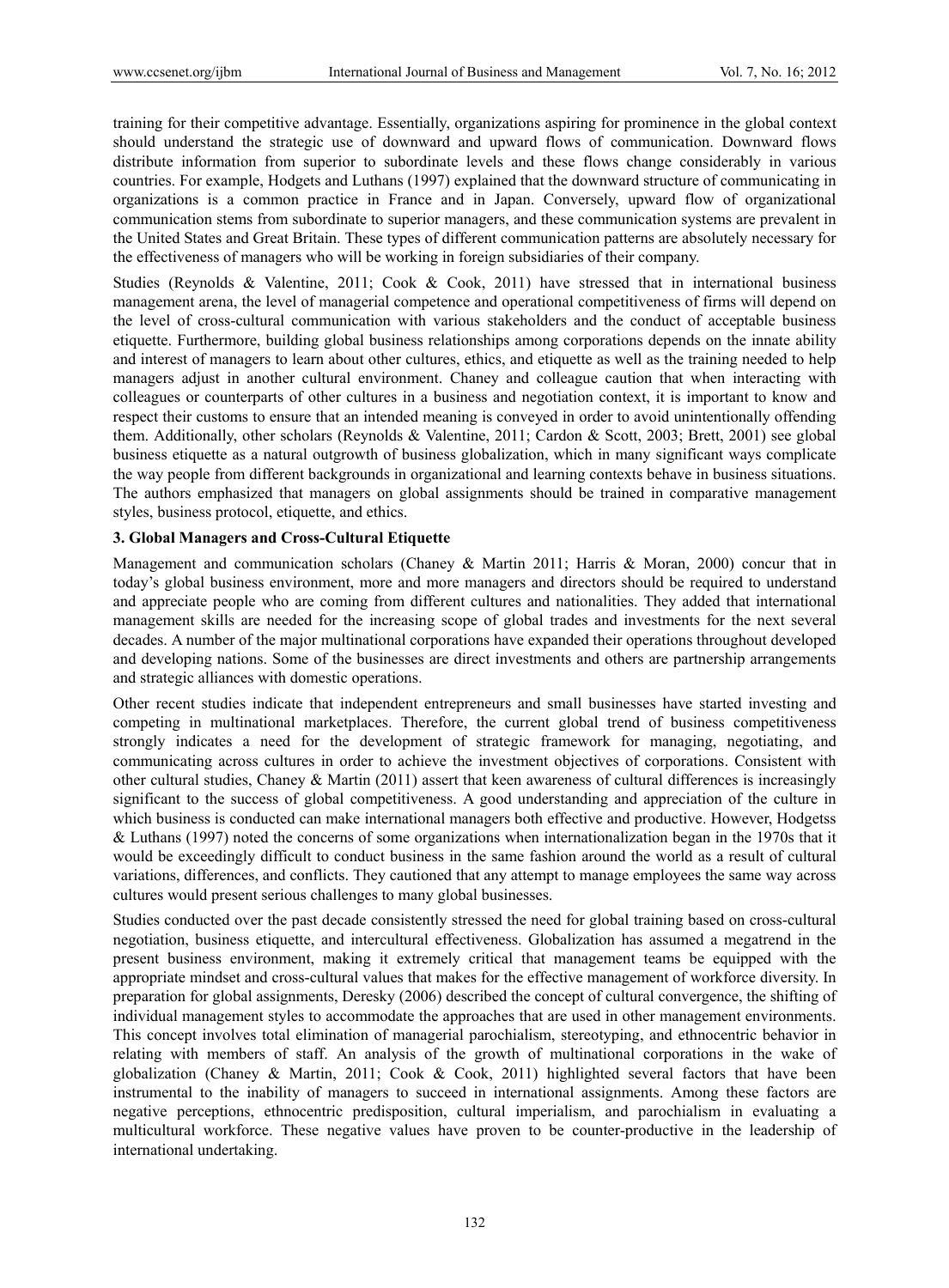#### **4. Managing for Worldwide Competitive Advantage**

Recent developments show that many businesses are cultivating a global focus by sourcing, producing, importing, or exporting their goods and services around the globe, which makes intercultural communication and negotiation gain substantial prominence in the international business management. Further, international business etiquette (the expected rules of behavior for intercultural communication and management) has become increasingly important because of the mobility of people. Authors Bovee and Thill (2010) stressed that learning the skills of proper etiquette in preparation for international assignment is one of the critical requirements for business success in a competitive context. As the authors stated, some behavioral rules are formal and specifically articulated and others are informal and learned over time which influences the overall behavior of majority of people in a society most of the time. It is noted that as managers appreciate, value, and respect cultural differences, they develop a better understanding of people's behavioral patterns which gives them a much better understanding of how to properly interact while conducting business.

Success in the present global economy presents complex issues for managers preparing for international assignments. The competitive nature of multinational corporations for growth, market-share, and profit-margin calls for improvements in managerial communication strategies and an understanding of issues associated with managing in global environments. Rue and Byars (2005) noted that over the past fifty years, many businesses from all over the world have been operating globally and have assigned their managers and directors to overseas' projects. For example, Nike operated subsidiaries in Vietnam and Indonesia, The Gap establishment has branches in Canada, France, Germany, Great Britain, and Japan. Perrier and Evian successfully expanded its operations outside of France, developed global brand and consumers. Furthermore, the success in multinational expansion of Coke, General Electric, McDonalds, and Boeing in the international business environment has been attributed to the corporate vision of sophisticated cross-cultural communication, etiquette, and sensitivity training for their managers, which prepared and positioned them effectively to manage a diverse workforce. Independent of each other, research (Harper, 1997; Brett, 2001; NBEA, 2007; Channey & Martin, 2011) conducted over time concluded that working for multinational businesses present enormous operational, interpersonal, and group relationship challenges. Consequently, they recommended that managers should take orientation courses that would prepare them to work effectively with culturally-diverse employees and stakeholders.

Similarly, O'Rourke (2010) argued that the common factors contributing to managers' failure to perform adequately in multinational business assignments and projects are the inability to understand and adapt to foreign methodologies and interpersonal ineffectiveness. As interest in global marketplace increases, corporations should ensure that their managers adapting to new and different cultures. In their studies, Bovee and Thill (2011) concurred that corporate supervisors equally face the challenge of preparing teams to deal with interpersonal conflict in decision-making as well as difficulties of peaceful negotiations with international business partners.

# **5. Rules of Etiquette in Cross-Cultural Management**

Developing global management skills is as demanding as applying cross-cultural negotiation and decision-making. Managers preparing for multinational assignments should acquire the essential skills for strategic negotiations and cross-cultural exchange in order to achieve the expected objectives and to make lasting impressions. Studies show that the process of negotiation and decision-making is culture-specific and involves a great deal of sensitivity, understanding, and reciprocity. In a critical analysis of the rules of etiquette, Deresky (2006) noted that the ability to conduct cross-cultural negotiations would not be over-stated given the convergence of cultures in global marketplaces. The integration of cultures places global managers in a position to learn the complexities associated with cultural nuances and values. Additionally, Carte & Fox (2008) highlighted the inherent difficulties in international business because of the need to understand cultural and regulatory variations. For instance, international business etiquette requires the ability to adapt to different national processes, patterns, and acculturations. It should be noted that competitive positioning and long-term effective business operations in a multinational environment involve a sound knowledge of negotiating processes and decision-making strategies of managers from different parts of the world.

Intercultural communication scholars have stressed the importance of international managers to understand the impact of culture on negotiations with global business partners. Movius, Matsuura, Yan, and Kim (2006) noted that it is a gross fallacy to make the assumption that individuals who come to negotiation meetings demonstrate "single culture" norms, since they often have extensive international experience either through work, education, or probably from a multicultural and multilingual family, and thus have some acquaintance with various cultures. To achieve a desirable result in international negotiations, Salacuse (1998) stressed that global managers should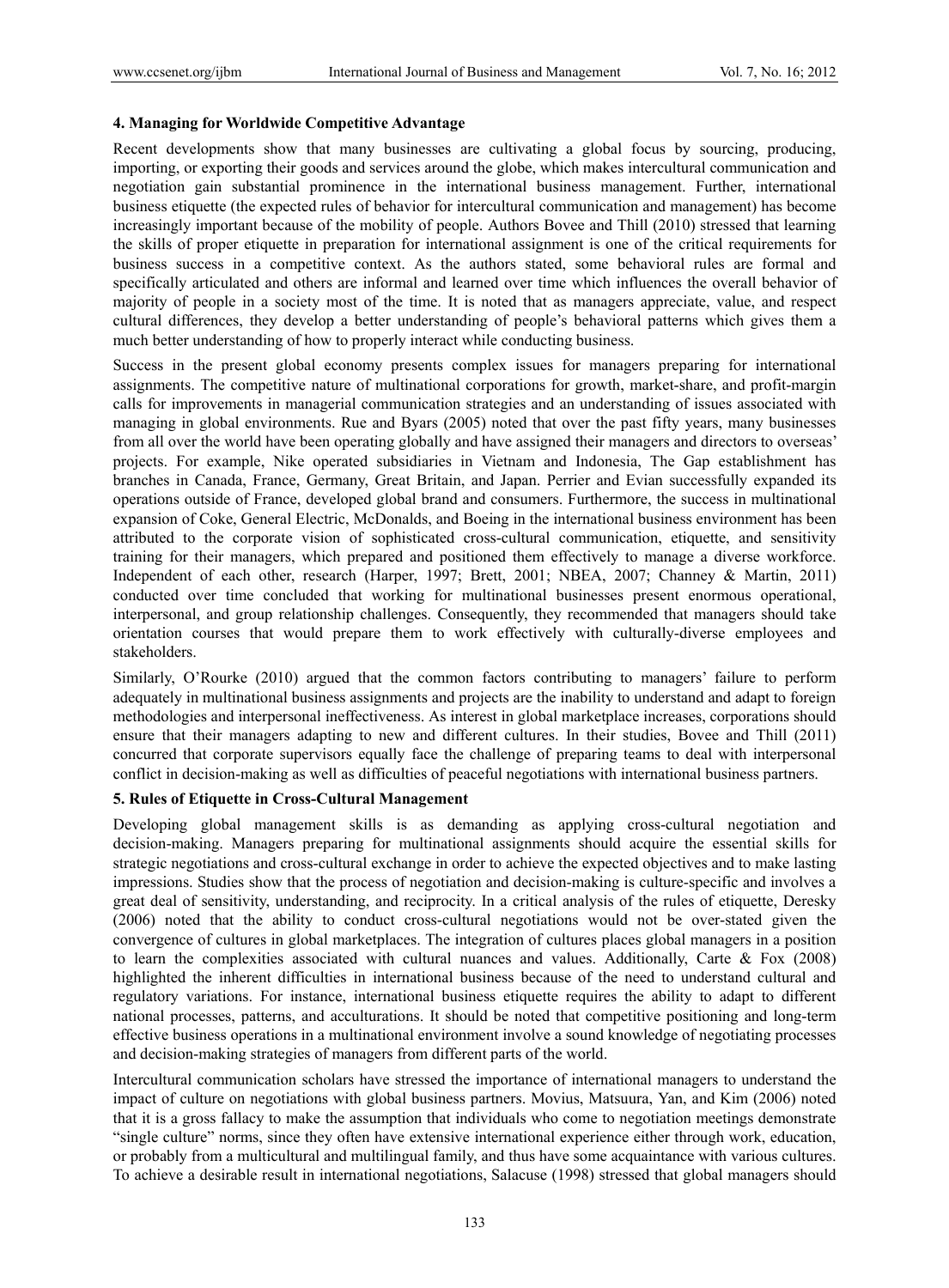be adequately grounded in intercultural communication and compromises. They should not only understand their own objectives in negotiations, but should know the parameters in the decision-making process. They should also understand that information may be presented in different forms and be prepared to tolerate ambiguity and a reasonable level of inconsistency. As Chaney and Martin (2011) noted, in high-context cultures, such as Japan, meaning is conveyed through body language, pauses, rephrasing as much as in the words used at negotiation meetings, whereas in a high-context culture of the United States, meaning is conveyed mainly through spoken words. In cross-cultural negotiation, both verbal and nonverbal communication is critically important and may affect reactions and flow of conversations. Similarly, mixed messages create uncomfortable feelings for international managers as they may be struggling to reconcile the inconsistencies. For instance, in the United States, direct eye contact is expected and is seen as a measure of honesty, trustworthiness, and reliability. Conversely, in China and in some parts of Africa, direct eye contact is considered rude and inappropriate. Additionally, direct eye contact with a superior or senior person demonstrates disrespect and hostility in India. Research evidence from business management practitioners has confirmed that cross-cultural communication skills are essentials to achieving effective and productive international negotiations. In past years, negotiations involving managers from different backgrounds have not yielded much result because of the tone of conversation, facial expressions, and other culture-specific nonverbal cues. Therefore, managers should be equipped with appropriate knowledge and competence to manage complex business situations arising from cultural differences.

# **6. Managers and Cross-Cultural Effectiveness**

More recent intercultural studies (Thill & Bovee, 2011; O'Rourke, 2011) indicate a positive correlation between effective international management and cross-cultural communication. A sound intercultural communication is vital for international managers as well as for domestic managers of multicultural and multinational businesses. Miscommunication, misinterpretation, or misunderstanding is more likely to occur among managers and employees from different ethnic backgrounds and nationalities than among managers and people from homogenous backgrounds. The ability to communicate cross-culturally and interculturally is required of managers who aspire to succeed in global assignments. Therefore, managers preparing to work in a domestic business with a diverse workforce or who are preparing to work in foreign environments should be adequately flexible and trained to adjust their communication pattern to the intended audience.

The increasing emphasis on workforce diversity in recent years makes it extremely important that domestic and global managers should devote more time to learning appropriate communication strategies, especially for effective management of a diverse organization. Communication is an essential part of a manager's duty and it takes up much time either interpersonally or with a group of employees. Effective intercultural exchange significantly determines the success of international transactions, the performance and productivity of a culturally diverse workforce, and the achievement of global business mission. Undoubtedly, culture is the foundation of communication, communication conveys culture, and the ability to communicate cross-culturally is a critical skill needed for global managers. As Deresky explained, effective cross-cultural communication indicates whether or not the receiver is from a country with a monochromic or a polychromic time system, high-context or low-context environment, collective or individualistic cultural orientation.

Furthermore, managing intercultural communication effectively in organizations requires that managers develop cultural sensitivity, be careful in encoding their messages, thoughtful in decoding and analyzing content and context, selective in choosing channels for transmission of messages. The increasing mobility of workers in global markets, expansion of international joint ventures and strategic alliances, and the presence of global entrepreneurs in developing nations makes cross-cultural communication competence inevitable. As businesses strive to achieve competitive advantage both domestically and globally, equipping managers with the critical communication skills enhances performance and improves the quality of relationships. A number of studies indicate that cross-cultural communication skills or behavior can be learned to increase the effectiveness of managers with host nationals. Improved cross-cultural communication in organizations reduces the challenges in international management

# **7. Review of the Literature: Current Issues and Trends**

Scholars across communication disciplines have emphasized the vital role of etiquette in international business management context as well as in cross-cultural communication situations, because the ability to manage a multicultural workforce requires proper conduct of oneself at all times. In today's hectic and competitive society, etiquette might be taken for granted or seen as outdated concept, but it affects perceptions and decisions people make in the global context of management. It has never been over-emphasized that the ways a manager conducts himself/herself and interacts with colleagues have a profound effect on a company's goodwill or credibility. In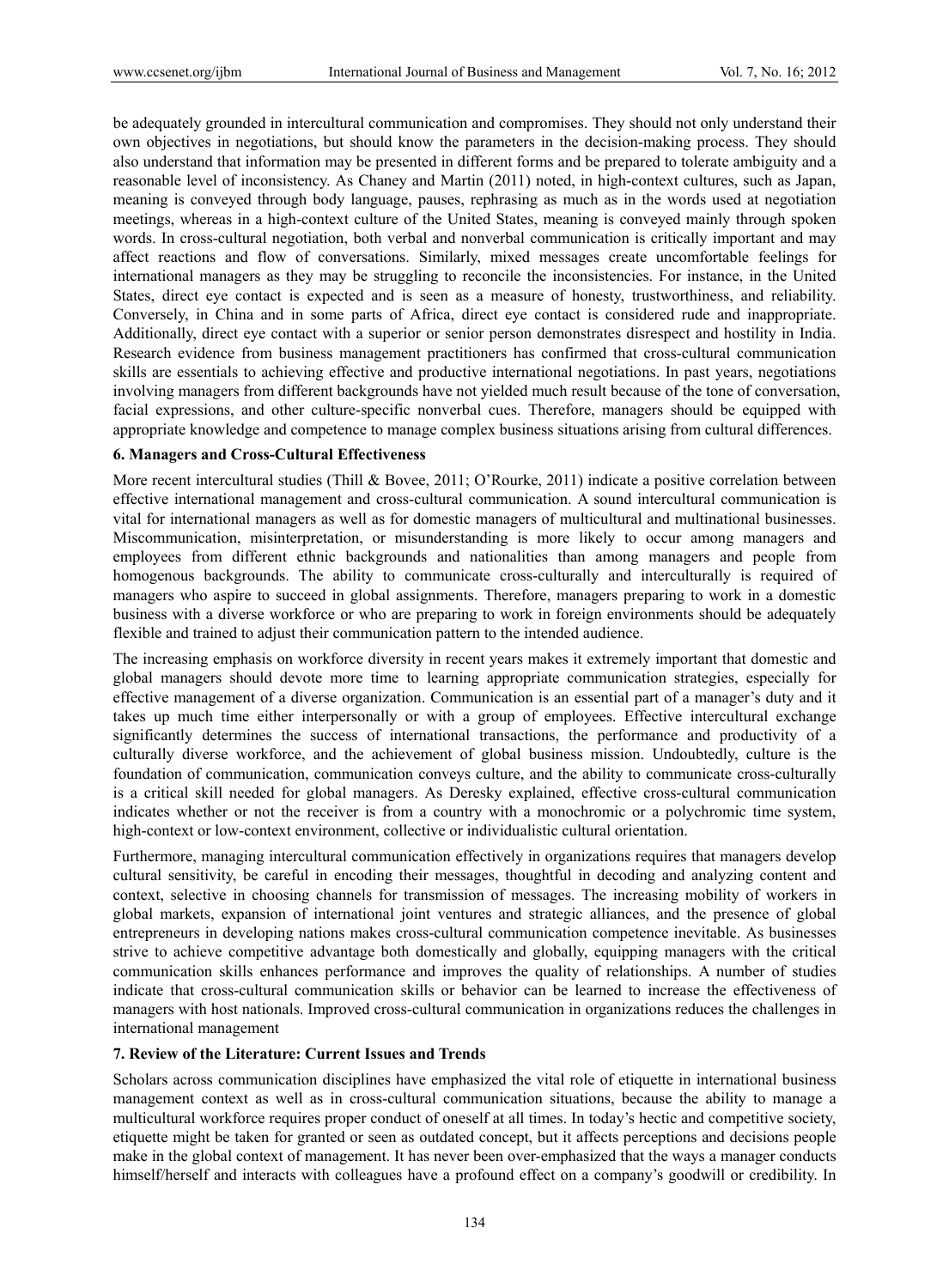addition to effective cross-cultural communication and negotiation skills, knowledge of business etiquette accounts for success of domestic and global managers. Bovee & Thill (2011) and Chaney & Martin (2011) in a recent analysis of managerial self-conduct, grooming and appearance, and comportment agreed that business etiquette is a major criterion in evaluating performance and overall success in a global workplace. Broadly speaking, etiquette includes a variety of behaviors, habits, and specific aspects of nonverbal communication that can impact the outcome of a manager's performance.

In a comprehensive assessment of current trends in global arena, Carte & Fox (2008) and Yu (2007) caution that the tremendous surge in multinational business ventures in the current decade, it is vital to learn more about the different cultures and human behaviors around the world in order to reduce the chances of managerial failure. To effectively engage in productive conversations and conduct business affairs of organizations, both present and future managers interested in representing their organizations should devote time to familiarize themselves with acceptable business etiquette and ethics. For example, the giant retailer Wal-Mart learned an important lesson the hard way when it expanded its operations into Germany. Store clerks and managers resisted Wal-Mart's culture of always smiling at customers, because a good number of customers sometimes misunderstood and misinterpreted smiling as flirting. Because of a number of other cultural missteps, unacceptable etiquette, and poor cross-cultural communication, Wal-Mart had to leave the German marketplace (Bovee & Thill, 2011). Indeed, becoming aware and sensitive to different countries' business etiquette is the key to establishing good business relationships with individuals and businesses in many countries. To buttress the significance of business etiquette in the success of multinational business, some countries that have conducted operations in the United States over the past decades were identified for analysis.

Evaluating business etiquette in the People's Republic of China, (Earley, 1997; Martin & Chaney, 2011) note that most people are reserved much unlike in the United States. A United States businessperson sees personal relationship as separate from business. Friendships are quickly formed and dissolved. Hence, many view the U.S. business relationship as shallow and short-lived, while business relationships in China are treated as lifetime commitments. Further, Chinese business etiquette is directly related to the Chinese sensitivity to face. Ting-Toomey & Kurogi (1998) and Earley (1997) refer to face as an evaluation of a person's credibility, integrity, and self image. Additionally, Cardon & Scott (2003) explained that hundreds of phrases in the Chinese language state that face demonstrate the sophistication of face and how it relates to communication behaviors, such as global business etiquette. These authors noted that Chinese businesspersons employ a number of communication strategies designed to receive face or give face to others, such as indirectness, intermediaries, praising, requests, and shaming. In order to save face, they often try indirectness by avoiding public confrontations. Using intermediaries avoids direct confrontation, especially in conflict situations, such that a contact should always be established before representatives of business are sent to China. They believe in a win-win negotiation strategy that allows both sides to be winners in order to increase the strength and scope of relationships. Researcher Cardon and his colleague emphasized that Chinese businesspersons employ praise to recognize status and position. For instance, Chinese people often times make direct request for favors because this will signal that a business relationship is firm. It is customary for Chinese businesspersons to resort to shame when individuals violate the trust of a relationship.

When conducting business in China or in the United States with a person from China, the rules of business etiquette are controlled and determined by face giving and taking. For example, when giving introductions, remember that the surname comes first and the given name last. The introduction is accompanied by a bow which is uncommon in many other cultures (Chaney & Martin, 2011). It was noted that out of concern for their business partners; many times, a handshake is combined with a bow so that each culture shows the other proper respect. Another specific illustration of how face influences Chinese business etiquette is the importance of the business card exchange at meetings or social gatherings. Chinese business cards represent the person to whom you are being introduced; therefore, it is polite to study the card carefully and respectfully before putting it in the pocket or on the table as a sign of respect. Indeed, as a significant demonstration of respect, the Chinese read business cards carefully and make some favorable comments while accepting them. During meetings with Chinese, it is a common practice for them to place business cards of colleagues attending the meeting in front of them on the conference table in order to properly refer to names, ranks, and titles. Usually, both hands are used when presenting and receiving cards, and they position cards strategically so that they can be read or seen easily.

Business etiquette in Great Britain is based on a strong sense of identity and nationalism. The English businessperson tends to be very matter-of-fact and tends to be very deadline oriented in business negotiations (Chaney & Martin, 2011). Traditions and customs (etiquette) are very important to the British, as they tend to be reserved and expect others to act accordingly. Unlike businesspersons from the U.S., business friendships are not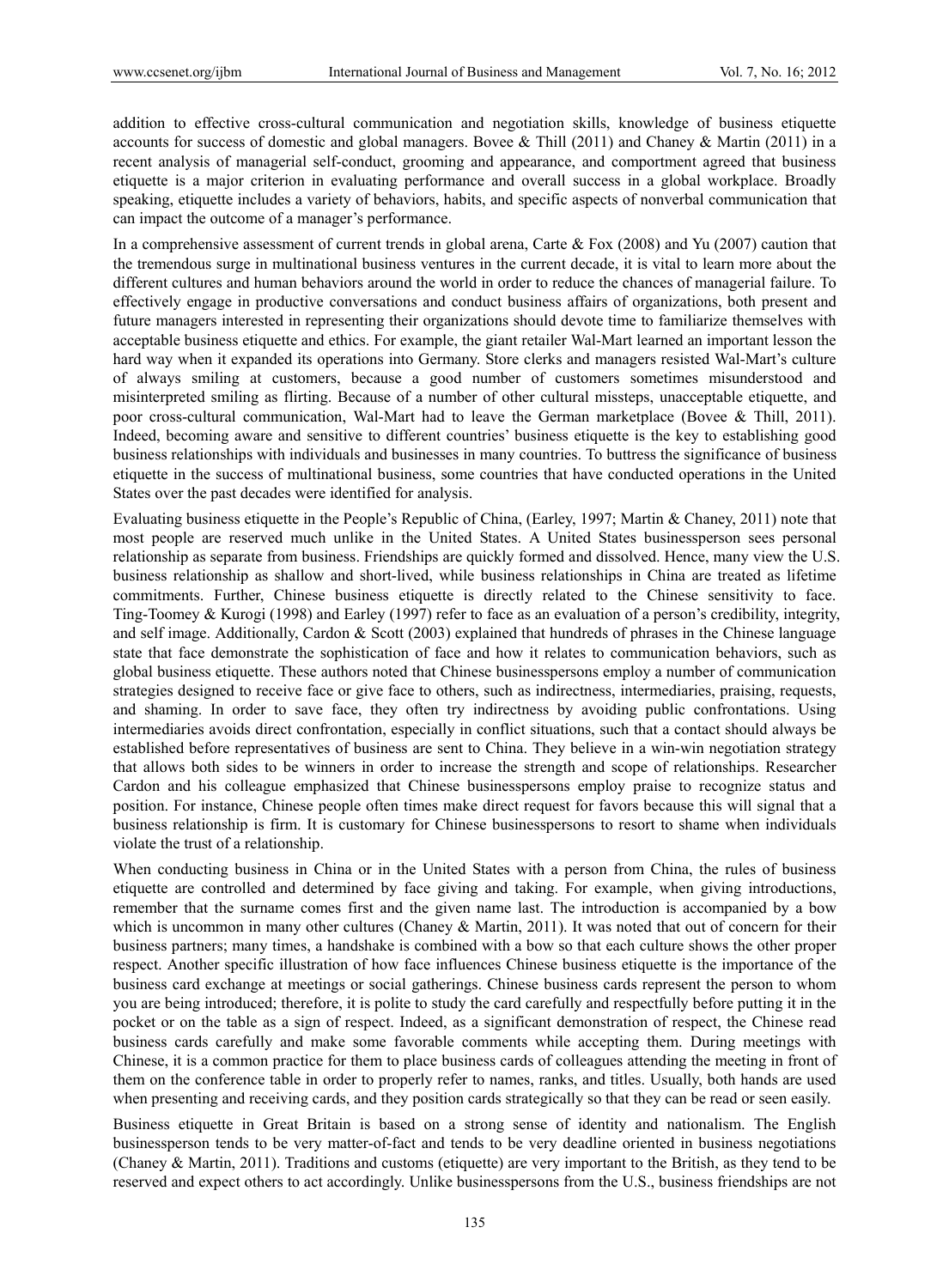necessary (Morrison et al., 1994). Carte & Fox (2008) note that because of their individualist culture, like the Americans, they focus on the tasks set out in their job description and think it is normal for a boss to reward individual effort. The British businesspersons' reputation of reserve is well deserved, thus so manifesting itself in their strict adherence to protocol (Martin & Chaney, 2011) and their ability to confront adversity with courage and strength of character (Harper, 1997). The author also cautions that when conducting business in England, be careful about asking too many personal questions too quickly, partly because it makes them nervous and partly because they are naturally reserved in their culture. The British business person, while having excellent manners and decorum demonstrates inappropriate people skills.

When conducting business in England, the rules of business etiquette are controlled and determined by the English businesspersons' reserved character and strong sense of identity (Harper, 1997). For example, Martin & Chaney (2011) explain that conservative attire of excellent quality is important in England when judging dress and appearance. There, as well as, in other European countries, dress is an indication of social and business status. Therefore, it is important to dress your best by selecting clothing made of quality fabrics with fine tailoring in Great Britain. In addition, accessories should be of high quality and reflect good taste. English inappropriate attire includes sweat suits and tennis shoes, which are viewed as appropriate only for athletic activities. The English businesspersons' negotiation processes also reflect their cultural characteristics; they are very formal and polite and place great value on proper protocol and etiquette (Chaney & Martin, 2011). In addition, the authors note that the English can be tough and ruthless negotiators and can sometimes appear quaint and eccentric, many times causing other cultures to underestimate their skill. Mole (1997) adds that the English businesspersons quickly lose reserve when their basic assumptions about themselves are challenged or questioned.

Troyanovich (1972) interpretation of business etiquette in Germany is based on the formal culture of Germany that defines behavioral expectations in great detail, providing its participants with the knowledge of what to do and when to do it. Similarly, Carte & Fox (2008) noted point out that German businesspersons respect authority and hierarchical differences. They prefer a hierarchical organizational structure because it avoids uncertainty, where power is ensured within the organization. They are autocrats who prefer formal communication when conducting business. In addition, they focus on personal achievements and truth and directness are important aspects in business. Tinsley and Woloshin (1974) add that the ideal person is one who can be relied on to do what is expected and whose behavior is predicable, steady, and not much influenced by the opinions of others or by opportunity. Further, Martin and Chaney (2011) pointed out that more recent research indicates that class status in important to Germans, and even though all people have equal rights under the law, in reality inequalities exist.

The German businesspersons' strict adherence to behavioral expectations is manifested in their standards of business etiquette. For example, being on time for all business and social engagements is more important to the German culture than any of the six countries surveyed in this paper (Axtell, 1998). Being only a few minutes late for meeting can be insulting to German managers and if you are delayed, an explanatory call is expected. In addition, the German sense of punctuality in all situations has been recognized as one of the most consistent stereotypical characteristics of the culture (Tinsley & Woloshin, 1974). The value of time for the German businessperson is not primarily monetary, however, and there has never been any strong tendency to take time from other activities to increase the amount of time devoted to business affairs. Another example of German business etiquette reflective of their strict adherence to normative behavior is their etiquette for introductions. Martin and Chaney (2011) explain that in Germany, you always use a title when addressing someone until you are told it is okay to use first names. Troyanovich (1972) notes that German businesspersons are very time-conscious and that their preoccupation with punctuality is reflected in the formalized way time is reported to the German public. In agreement, Mole (1999) explains that there is a strong sense that the relationship between the company and the employee is contractual, thus you are paid for so many hours and you work as hard as you can for that period of time.

Bovee and Thill (2010) stated that Japan's style of business etiquette, as other Asian cultures, is based on their high-context communication. In high-context cultures, people rely less on verbal communication and more on the context of nonverbal actions and environmental setting to convey meaning because so much of the message in carried in cues and "between the lines" interpretation. These contextual differences are apparent in the way businesspersons in Japan approach situations such as decision making and negotiating. For example, negotiators working on business deals in Japan may spend more time building relationships instead of working out contractual agreements. In other words, protecting the business relationship may be as important as making the final business decision. Martin and Chaney (2011) reported that the use of high-context communication can be very confusing to the uninitiated, nonsenitive intercultural businessperson. For example, the Japanese say "yes"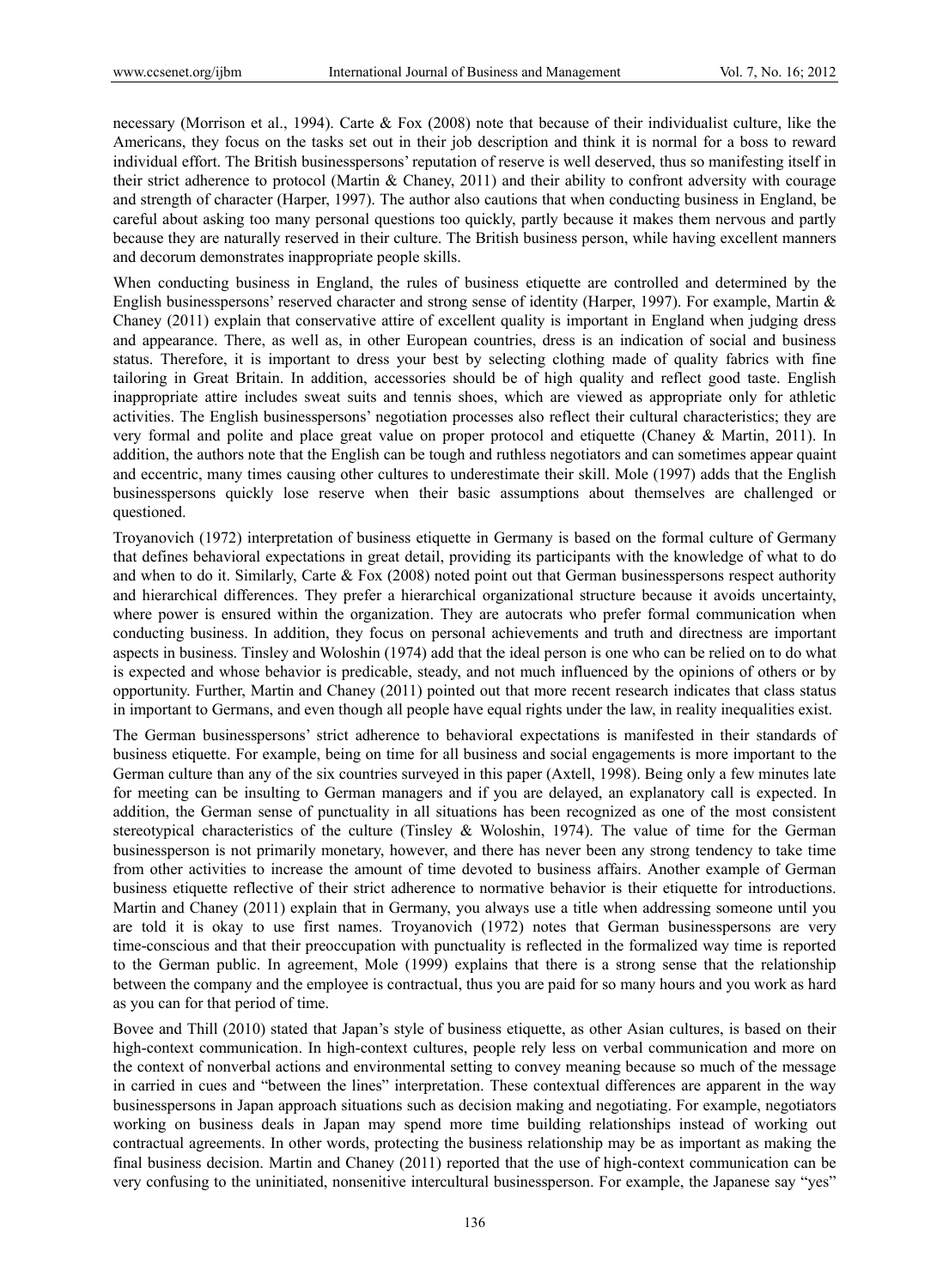for no but indicate whether "yes" is yes or really no by the context. Similarly, (Carte  $\&$  Fox, 2008) notes that high context communicators tend to communicate more implicitly. When a Japanese businessperson speaks, they expect the person to interpret what they mean by their knowledge of the cultural values that lie behind the words.

When conducting business meetings in Japan, Bovee and Thill (2011) explain that the rules of etiquette are controlled and determined by their cultural context, the pattern of physical cues, environmental stimuli, and implicit understanding that convey meaning between two members of the same culture. For instance, since the Japanese do not use the word "no" and have such subtle verbal and nonverbal cues, businesspersons from other countries must ask a number of questions to be certain they understand the intent of what is being communicated (Brett, 2001). In addition, (Carte & Fox, 2008; NBEA 2007) argue that the aim at initial business meeting is to develop a personal trust. Much of the time in these meeting is spent exchanging information about the companies in question before discussing specific business proposals. Another example of how Japan's high-context culture affects their business etiquette is their attitude towards business relationships. As Martin  $\&$  Chaney (2011) and Watson & Chatterjee (2006) stressed, building relationships and friendships in Japan is a necessary prerequisite for doing business in their country. Signing a contract in Japan, as well as in other Asian cultures, does not signal a sale or negotiation but a continuation of a relationship with obligations and duties in the future. Indeed, each of these countries has a rich tradition of behaviors and customs that contribute to their standards of business behavior/etiquette and knowing what each expects can aid in improving the business relationships that exists between different cultures.

#### **8. Conclusion**

As business organizations embark on global competitiveness, managing cultural differences, inter-cultural communication, and cross cultural negotiation and decision-making are the most common challenge to international management. Success or failure in managing a diverse or multicultural workforce largely depends on the ability of managers to communicate effectively with people from different backgrounds and nationalities. International business is the outgrowth of globalization which is driven primarily by economic interdependency and advances in technology, but the success in global business ventures will be affected by the inability of international managers to understand appropriate business etiquette, customs, and values needed to conduct business among nations of the world. As a number of studies strongly indicate, an understanding cultural differences as well as effective intercultural communication competence will not only assist businesses to bridge the communication gap among countries involved in international trade negotiations, but will also enable multinational and multicultural managers to succeed multinational operations, global joint ventures, and strategic alliances. Because communication is culture-bound and culture specific, it is important that countries involved in international business devote adequate time to learn, understand, and appreciate the different ethical and cultural habits and appropriate etiquette for conducting business transactions on a global scale. The acquisition of these competitive global skills and competences will enable high-growth businesses establish a lasting strategic relationships. In light of the advantages and complexities of globalization in the twenty-first century business management, cultivating cross-cultural awareness, and developing multicultural sensitivity and global mindset by managers will lead to sustainable growth in international business.

### **References**

Assante, M., & Yin. (2007). *The global intercultural communication reader*. New York: Routledge.

Bovee, C. L., & Thill, J. V. (2010). *Business communication today* (10th ed.). Boston: Prentice Hall.

- Brett, J. E. (2001). *Negotiating globally: How to negotiate deals, resolve disputes, and make decisions across cultural boundaries*. San Francisco: Jossey-Bass.
- Budhwar, P. (2001). Doing business in India. *International business review, 43*(4), 549-568.
- Cardon, P. W., & Scott, J. C. (2003). Chinese business face: Communication behaviors and teaching approaches. *Business communication quarterly, 66*(4), 9-22. http://dx.doi.org/10.1177/108056990306600402
- Carte, P., & Fox, C. (2008). *Bridging the culture gap: A practical guide to international business Communication* (2nd ed.). Philadelphia: Kogan Page.
- Chaney, L. H., & Martin, J. S. (2011). *Intercultural business communication* (4th ed.). Upper Saddle River, NJ: Pearson Prentice Hall.
- Chaney, L., & Martin, J. (2006). *Global business etiquette: A guide to international communication and customs*. Westport, CT: Greenwood Publishing.